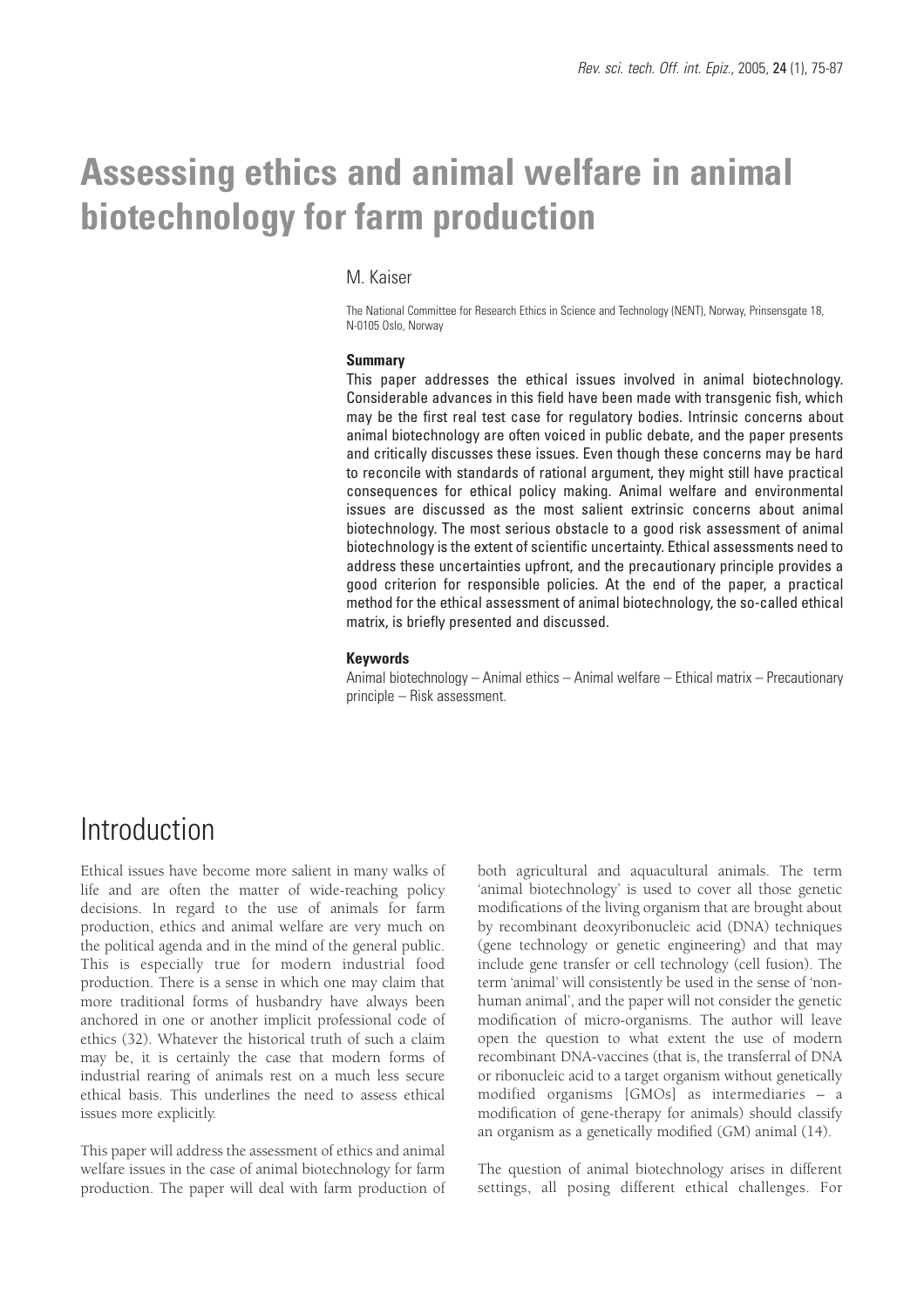instance, it is widely recognised that one needs to differentiate between GM animals for biomedical production (e.g. for human insulin or use of xenographs), for animal models in research, for pleasure or aesthetic purposes (such as aquarium fish), and for ordinary food production. The intended use of the organism and the value attached to that use are important for an ethical assessment. This paper will concentrate only on animal biotechnology for food production.

The aim of the paper is to delineate some topics that can be assumed to be important for ethical assessment. The author will also comment on some welfare issues. The final section provides a framework, a 'tool', for the ethical assessment of individual cases.

# Current developments

Current scientific development is still some distance away from genetically engineered ordinary farm animals like pigs, cows, sheep or chickens that would come close to the marketing stage. This is in part certainly due to the relatively low success rate:

'The success rates of the techniques are low: for farm animals, overall, only about 10% of embryos on which genetic modification is attempted survive to birth and only about 10% of the offspring will be transgenic. So the overall rate of transgenic animal per injected embryo is 1% (compared to 3% in mice)' (2).

However, some future applications to increase growth rates or to improve disease resistance are conceivable. While several agricultural species have successfully been cloned, no major effort seems currently underway to bring cloning or transgenic mammals to the marketing stage. One may assume that this is only partly due to the scientific and technological difficulties that still lie ahead. More importantly, there appears to be considerable consumer resistance in industrialised countries towards such a development (2, 17). However, it seems safe to assume that the use of genomics will become important for breeding programmes for agricultural animals. Several efforts are under way to chart animal genomes for this purpose.

More progress has been made with GM fish for aquaculture production (12). The reasons for this are probably twofold: first, fish eggs are being fertilised externally, thus eliminating many complicated techniques required for mammals and increasing the success rate of DNA incorporation; second, aquaculture is currently the fastestgrowing food-producing sector in the world, and thus provides incentives for further developments. Many of the ethical issues arising with respect to GM animals can be discussed in relation to GM fish, since such fish will most

probably be the first GM animal product that the average consumer will see on the market. Furthermore, GM fish production raises all the ethical issues that relate to other farm animals, such as animal welfare, but also raises concerns that are less apparent in other animals, such as environmental issues related to biodiversity.

Development of transgenic fish has reached the stage where several species are ready to be marketed in different countries. This is thought to be the case for GM tilapia in Cuba, GM salmon in the United States of America (USA) and Canada, and GM carp in the People's Republic of China. However, Cuba appears reluctant to go ahead with production at present, and in the USA the approval process at the Food and Drug Administration (FDA) has been unexpectedly delayed. European countries state that no developments are under way that would be likely to introduce GM fish to the market in the near future. Basic research in these countries may help pave the way for new breakthroughs, if the hurdle of consumer acceptance can be overcome. Thus GM fish will probably first be introduced in markets of the South and the People's Republic of China, and perhaps also the USA. What the effects of such a development will be for the global nature of aquaculture exports, and for the more restrictive policies of the European Union (EU) countries, can at present only be guessed.

# Ethics: intrinsic arguments against animal biotechnology

Ethical concerns about the genetic engineering of animals may conveniently be divided into two basic types. The genetic engineering of a living organism may for a variety of reasons be thought of as being morally problematic in itself; for example, such engineering may be perceived as wrong or morally dubious due to the mode of production or to the source of genetic material. In such cases the author will use the term 'intrinsic concerns'. But genetic engineering may also be thought of as morally problematic because of its consequences. In that case, the term 'extrinsic concerns' will be used in this paper. When discussing the ethical issues of GM animals it is important to keep these two categories apart. For instance, considerations of risk are often central to extrinsic concerns, but have no force whatsoever where objections to a procedure are based on fundamentally intrinsic concerns.

Comstock (9) argues that all the variants of intrinsic arguments against (animal) biotechnology could be summarised in the following claim: 'it is unnatural to genetically engineer plants, animals and foods'. Such an argument could be spelled out in more detail in various ways. This paper will consider three of the most salient ones.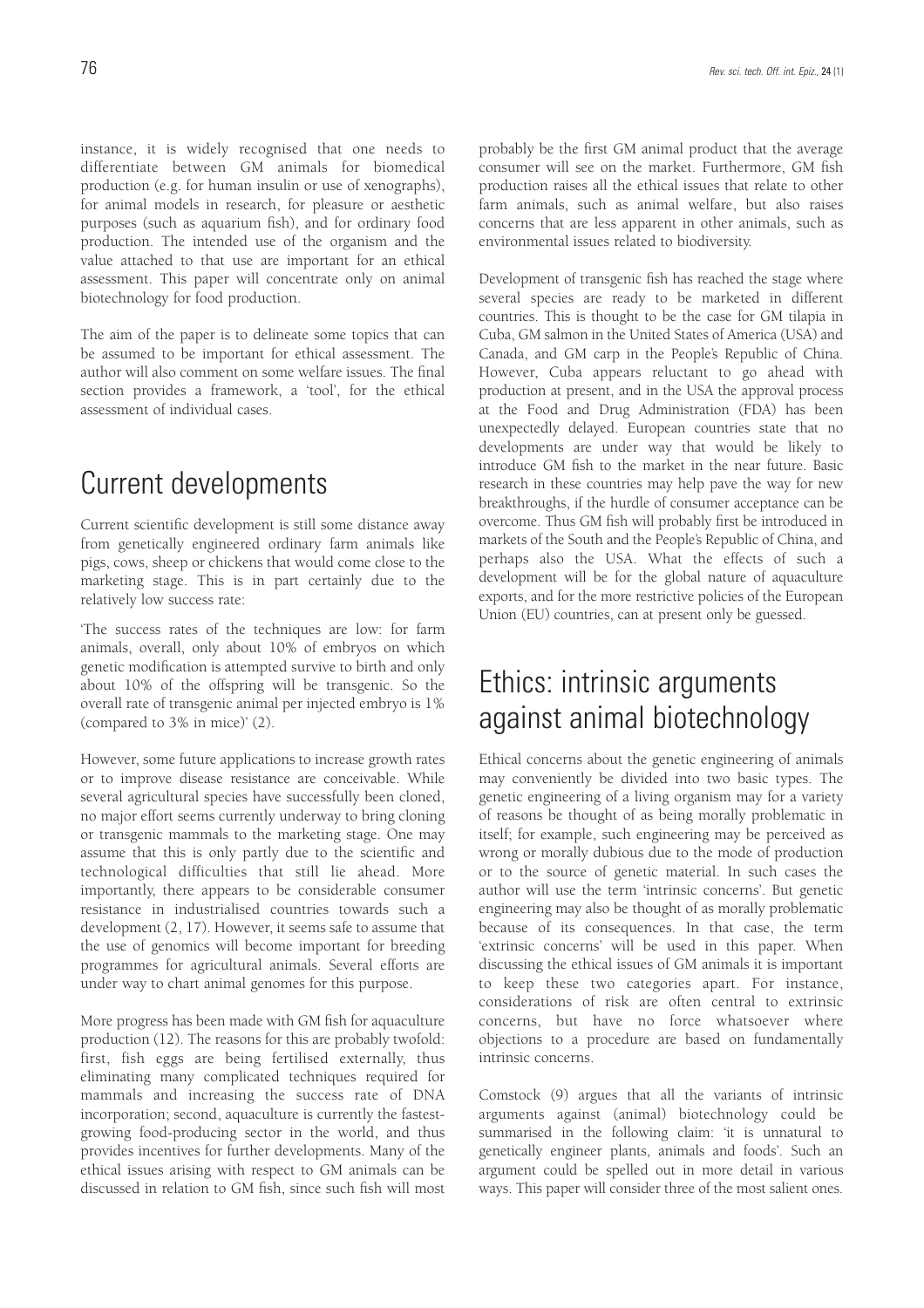### **We should not be 'playing God'**

Some people hold that it is ethically questionable to transfer genes from one species to another. This attitude is sometimes grounded in a religious belief that humankind should not violate boundaries set by God, and so this line of reasoning is usually referred to as the 'playing-God argument' (8, 20). Any 're-designing' of nature through the insertion of new genes is morally unacceptable according to this view. The argument does not occur in the Bible (in fact one may cite statements that contradict it), but is based on an interpretation of God's will. If one accepted the playing-God argument, this would entail an unconditional rejection of the genetic modification of fish and other farm animals.

The basic assumptions of the argument are the following: God has drawn up invisible boundaries between the realm of God and the realm of humans. Those that transcend this boundary are guilty of hubris (excessive pride). Obviously any such argument depends on specific religious assumptions about the relationships of God, humans and animals, and the argument is generally proposed by adherents of some forms of Christianity. The problem here is to know where the ethical boundary lies. The only 'safe' assumption would be not to interfere with the course of nature at all, but this would arguably exclude all systematic breeding efforts through the whole sphere of agriculture, particularly all selective breeding of animals. If, however, society wants to allow for breeding, then people must presumable regard some changes in the genetic make-up of species as ethically acceptable. In this regard the results of selective breeding and the results of recombinant DNAtechniques are on a par. The techniques differ in only two main respects:

– the first is the way offspring are conceived

– the second is the fact that, in the case of recombinant DNA techniques, the source of the inserted genetic information is not necessarily taken from the same species.

Are these differences ethically relevant for the playing-God argument? If the first difference were ethically relevant, then a prohibition would equally rule out artificial insemination or test-tube offspring. Most people, including deeply religious people, apparently accept both these techniques, and arguments based on this line of reasoning could not apply solely to transgenic animals.

The second difference is somewhat more complicated. However, an argument based on this point would have to clarify what the ethically relevant difference is between genetic information obtained from a distant species and genetic information that occurs through natural mutation. In each case, there is simply a certain sequence of adenin, thymin, cytosin and guanin in the DNA molecule. When expressed in an individual, mutant genetic information is an important tool for selective breeding. In principle, the results of mutation could be just the same as the results of recombinant DNA techniques, given sufficient time. After all, according to evolutionary theory all species have developed from a common core. If we assume that there is an ethically relevant difference between a piece of genetic information obtained from a species other than the target species (and inserted by genetic engineering), and the same piece of genetic information but this time obtained from a mutant individual of the same species (and brought to expression by breeding), then that difference would have to relate to how this piece of genetic information came to be part of the genetic make-up of the target species. Since we are not at this point considering the way offspring are conceived or the role of technology in it (this was the first point), the only conceivable difference left is the history of this piece of genetic information. In the second case we have to wait until evolution creates this genetic information, while in the first case we shortcut evolution. Thus, in an ethical argument based on the second point mentioned above, the dimension of time must become a morally relevant feature for ethical considerations. In other words: all other things being equal, a long time span as in natural evolution would be acceptable, but a short time span as in genetic modification would be unacceptable. While time may indeed play a crucial role in regard to the risks (from the extrinsic viewpoint) involved in genetic modification (e.g. concerning the 'disrupting' effects of the spread of a genetic modification to the environment), it is difficult to conceive of time as an intrinsic ethical consideration. Therefore the author does not believe this difference could be viewed as ethically relevant without either making a number of questionable ad hoc assumptions, or rejecting the most basic assumptions of evolutionary theory.

This paper has already noted that the playing-God argument is typically associated with some proponents of Christianity, and that even within the Christian tradition there is considerable debate as to whether such an argument can indeed be based on religious belief. It is worth noting that no such worries have apparently been expressed by adherents of other world religions such as Hinduism, Buddhism, Judaism or Islam. The general impression is that concern with animal biotechnology on the part of these religious communities will largely relate to more specific aspects (extrinsic viewpoints), such as the utilisation of genes from certain animals (e.g. pigs or cows) rather than the technology as such. Developing countries may also face food needs that make them adopt a more pragmatic approach to animal biotechnology. Thus it is doubtful that religious arguments of the type mentioned here will have an important impact on the development of international standards.

In sum, the author does not believe that the playing-God argument can be backed by weighty rational reasoning.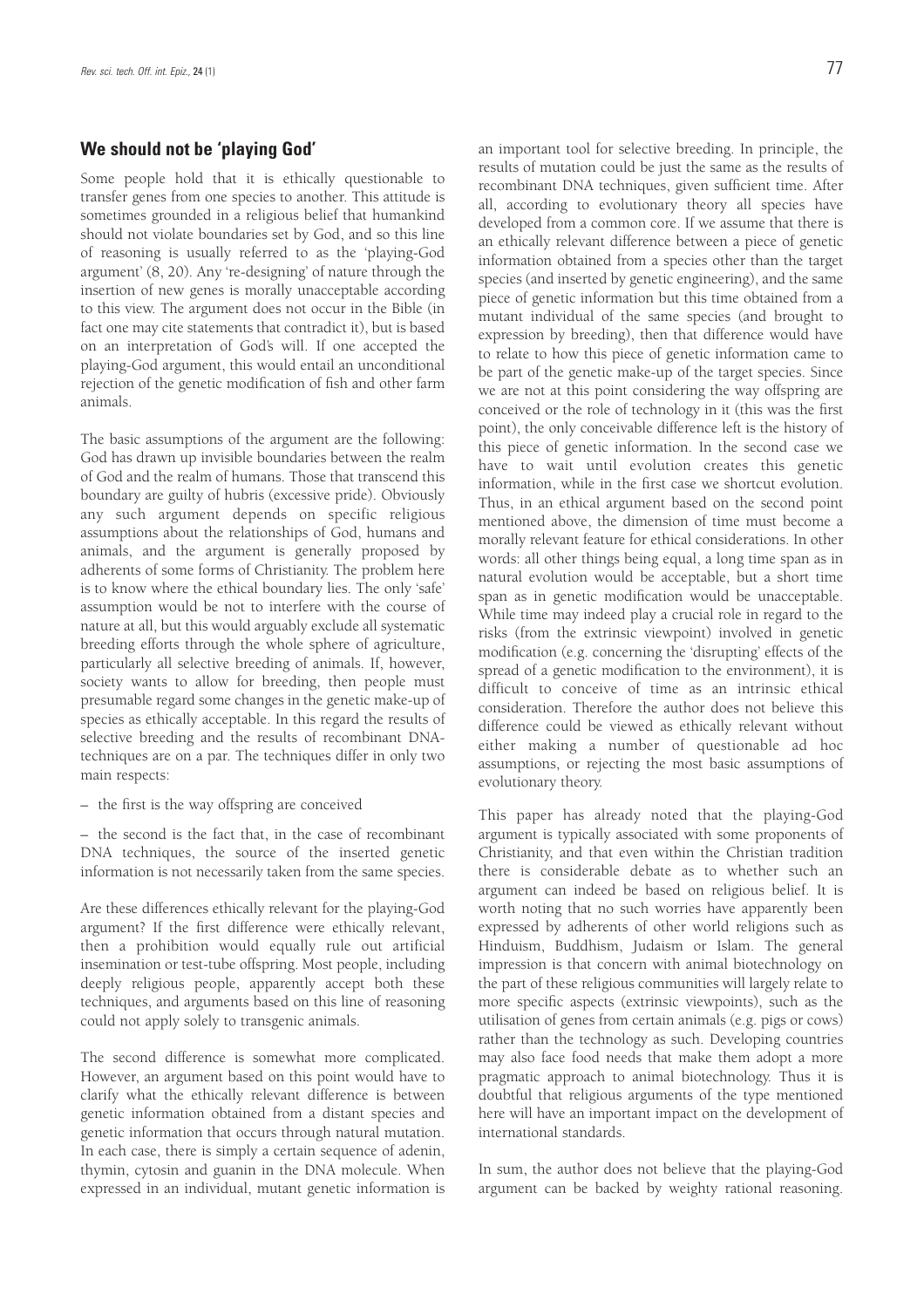The argument would imply that, for instance, breeding programmes in agriculture or the introduction of new plant species in a given ecosystem are morally unacceptable. Yet the domestication of animals and their 'design' for human production purposes is celebrated as an important cultural achievement. The proponents of this argument should be equally critical of traditional agricultural practices. It seems incoherent to restrict such an objection to gene technology. The author therefore suspects that the argument is based on ad hoc reasoning.

It is interesting to note that proponents of such a view will run into profound difficulties when asked to evaluate, for instance, the transgenic Atlantic salmon now targeted for marketing. This product does not contain a 'foreign' gene; rather it contains copies of its own genetic material. Other, similar developments are apparently also based on DNA from homologous species. If there is any initial intuitive force to the playing-God argument, much of it will be lost in these cases.

Alternatively, proponents of the playing-God argument could reject the demand for rational justification, relying instead on personal feelings. This would form the basis for argument, and the proponents would presumably add that they somehow intuitively 'feel' that the dividing line should be drawn precisely at the point where transgenic animals become possible. As a consequence, the argument is restricted to explaining people's personal preferences, without attempting to convince others. Empirically speaking, this may be precisely what explains the scepticism towards gene technology that is common among some (but not all) groups of people in European societies (5, 22). If the argument is framed in this way, the proponents retreat from rational social debate with groups that hold different opinions. This does not, however, imply that these sceptics should be disregarded in an attempt to build a social consensus. Their viewpoint should still command respect from those who disagree. Thus, the ethically correct way to deal with those sceptics would be to provide for informed consumer choice and participatory decision making: in other words, to stress procedural ethics rather than substantive ethics.

### **Genetic modifications of animals break down natural species boundaries**

Intrinsic ethical concerns of a similar kind may also be raised without relying on an explicit religious foundation. Respondents in surveys about biotechnology (e.g. in the Eurobarometer surveys conducted on behalf of the European Commission) (2, 17) often express concern that genetic engineering is unnatural. The argument then is that the genetic modification of animals breaks some natural order among species that is in a finely tuned state of equilibrium. Nature and all that is natural is then assumed

to be valuable and good per se; tampering with nature, as do all forms of genetic engineering where species boundaries are crossed, appears as a hubristic interference with the natural order, and is thus conceived as intrinsically wrong.

Any such argument faces two difficulties that need to be examined. First, what is meant by being natural or unnatural, and second what is good about being natural and, conversely, bad about being unnatural?

It seems quite clear that a large part of our food production represents some form of unnatural element in nature. All domestic species and most agricultural crops are the results of selective breeding. Most of the 'nature' surrounding our cities has been shaped by human intervention and is, therefore, far from being natural. Thus a notion of nature in a general sense seems at least problematic when used in this argument.

More specifically, it may be argued that it is the genetic boundaries that exist between species that constitute what is 'naturally' given and that need to be respected. The insertion of unrelated genes may change the entire direction of evolution and represent human goals rather than a natural development. Against this view is the argument that species are never static: their genetic makeup changes over time. It can also be claimed that species are not genetically isolated. Certain viruses, for example, carry genetic material from one species to another. Also the notion of species may not be so firmly established from a biological point of view as many seem to assume; there are alternative conceptions of what a species is. In sum, the reference to nature and the natural is not such a firm foundation as the argument seems to presuppose. It merely points to the essential social construction of the term 'nature'.

Even if we were to accept some notion of natural, we need to ask why everything natural should be seen as good and everything unnatural as wrong. After all, conceptions of nature vary widely, from nature as benign and beautiful to nature as threatening, chaotic and pitiless. Charles Darwin for one viewed the works of nature as 'clumsy, wasteful, blundering, low and horribly cruel'. Nature carries with it a number of characteristics, and not of all them need be unequivocally good.

Furthermore, philosophers since David Hume have recognised what is normally called the 'naturalistic fallacy'. It states that one cannot infer an 'ought' from an 'is'; in other words, you cannot deduce a normative statement out of purely descriptive premises. Therefore, a given notion of nature does not carry with it any normative force without further normative assumptions of some kind. It remains unclear what such assumptions could be. It thus seems reasonable to conclude that arguments about the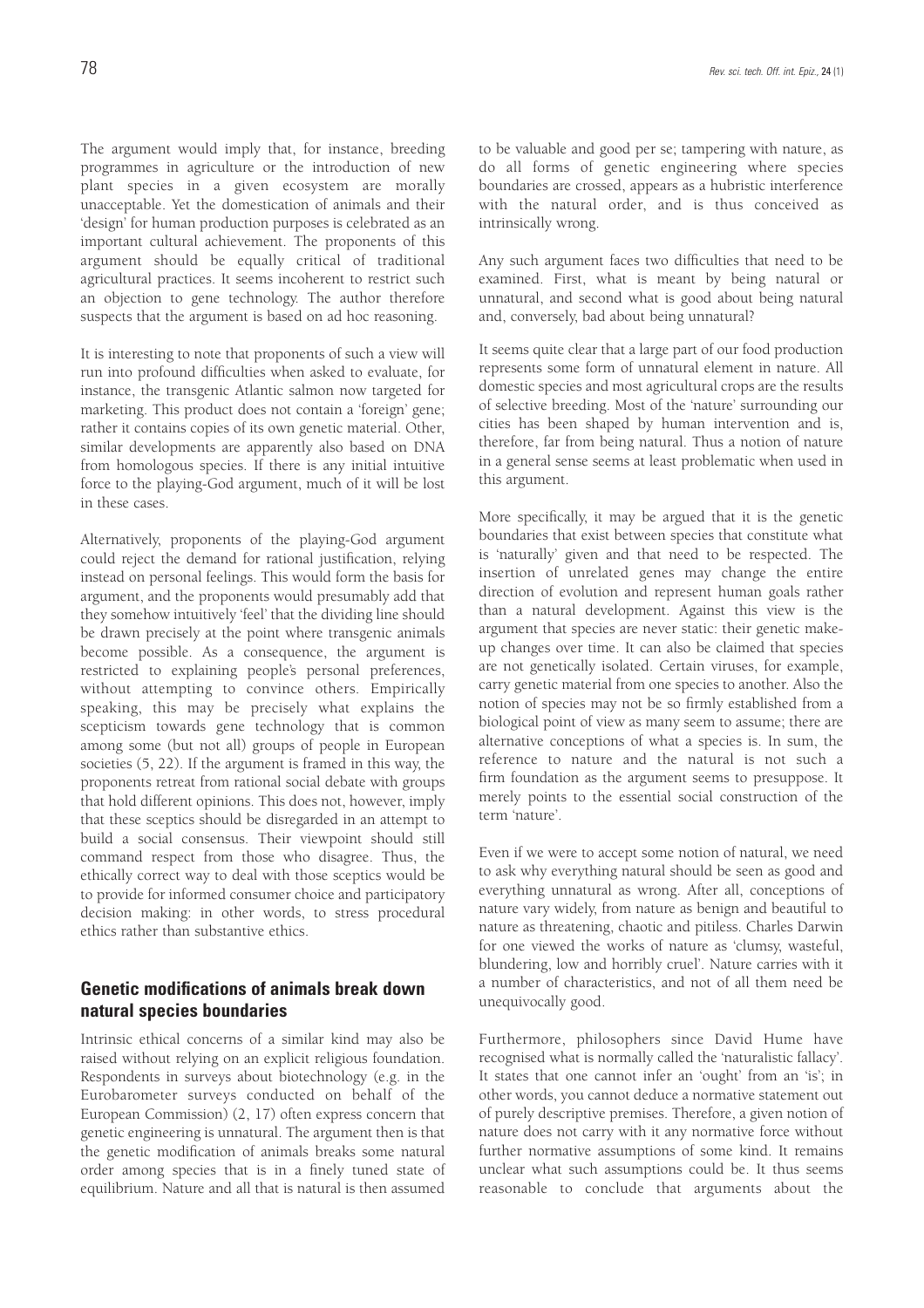unnaturalness of crossing species borders in genetic manipulation do not appear to have much ethical weight. They rest on unclear and imprecise language.

### **Animal biotechnology implies the commodification of all life forms**

The main intuitive argument here would rest on the reductionist nature of genetic engineering. This reductionism implies that living organisms are treated the same way as all other parts of nature that become the object of techno-scientific intervention: in other words, life-forms are seen as nothing other than complicated machines (9). The complaint is then that such an approach implies a disrespect for life. Life is of a higher value than can be measured in economic terms alone.

The problem with this kind of reasoning is parallel to the arguments mentioned before. Generally speaking, if this argument were true and taken as a general and unconditional principle for the moral acceptability of interventions in nature, then a lot of other activities would fall prey to it – activities that are normally regarded as morally acceptable. Food production with animals that are not GM implies a commodification of life and in some sense reduces the organism to an economic value, as does all trading in living organisms. The fact that the assumed moral principle leads to what many would regard as counterintuitive consequences – namely, that these practices are morally wrong – would then be taken as evidence that the principle fails, at least if taken to its logical conclusion. Therefore, even if the assumption that genetic engineering entails a commodification of life forms is true, this in itself would not be sufficient to reject animal biotechnology in general.

Is there a way to counter this objection and preserve the reductionist line of argument? Some people would hold that what really matters here is not so much the fact that humans do indeed sometimes treat living organisms as commodities, but the degree to which they do so. This would be a version of the slippery slope argument. While some degree of treating living organisms as mere commodities is seen as consistent with our human nature (that is, as moral beings), the radical extension of such behaviour would be seen as seriously dehumanising. It may be assumed that such developments could deprive us of a basic respect for life that is essential to our moral nature. Therefore, a limit should be set on how far we may treat nature as a mere commodity on a market. But again, similar considerations to those discussed in regard to the playing-God argument apply here. It is far from clear why selective breeding would be viewed as still within acceptable bounds, while genetic engineering would violate these boundaries. To what extent can the techniques through which changes are induced be seen as more morally decisive than, say, the properties with which the organism is endowed through such techniques? May it not be the case that factors such as animal welfare considerations, rather than the techniques used to modify animals, are really the decisive criteria of what may be dehumanising?

It seems there is no really convincing intrinsic argument against animal biotechnology. Obviously the proposed intrinsic arguments point towards important ethical considerations, but in the end they fail to establish a convincing case. Yet there are two important provisos here. First, the strong initial intuitive appeal of some of these arguments should count as sufficient reason not to disregard them out of hand, but to re-evaluate their relevance in every qualitatively new case. Perhaps an unrestricted and extensive use of animal biotechnology at some point does indeed cross borders that are unprecedented and causes us to forget the basic respect for life that is essential to our moral nature. Second, the mere fact that some of these intrinsic arguments are apparently strongly felt by many people – that these arguments represent what people sometimes call their 'gut-feelings' – should count as sufficient reason not to force upon them products that they find morally unacceptable. Even if we are unable to detect sufficient rationality in these reasons to accept them for ourselves, we should out of respect for other humans – who apparently operate with a different sense of rationality – ensure that we do not deny them the opportunity to make moral choices in the light of their beliefs. This would mean two things: there should be alternatives to food from animal biotechnology on the market, and there should be clear labelling of products from animal biotechnology.

The other ethical aspect to be considered in this paper covers the extrinsic arguments against animal biotechnology: arguments about the consequences rather than the nature of our technology. One such line of argument relates to animal welfare, another to environmental considerations.

# Extrinsic arguments against animal biotechnology

### **Animal welfare**

There are different 'schools' in regard to animal welfare, some more restrictive than others. Some take as their only reference point the feelings of the animal, so that the ability to feel pain becomes the crucial factor (11). Others look at animal health and physiological functions (7) as crucial criteria for defining animal welfare. Others again (such as those propagating eco-farming) regard the conditions of the animals' natural living environment as the foundation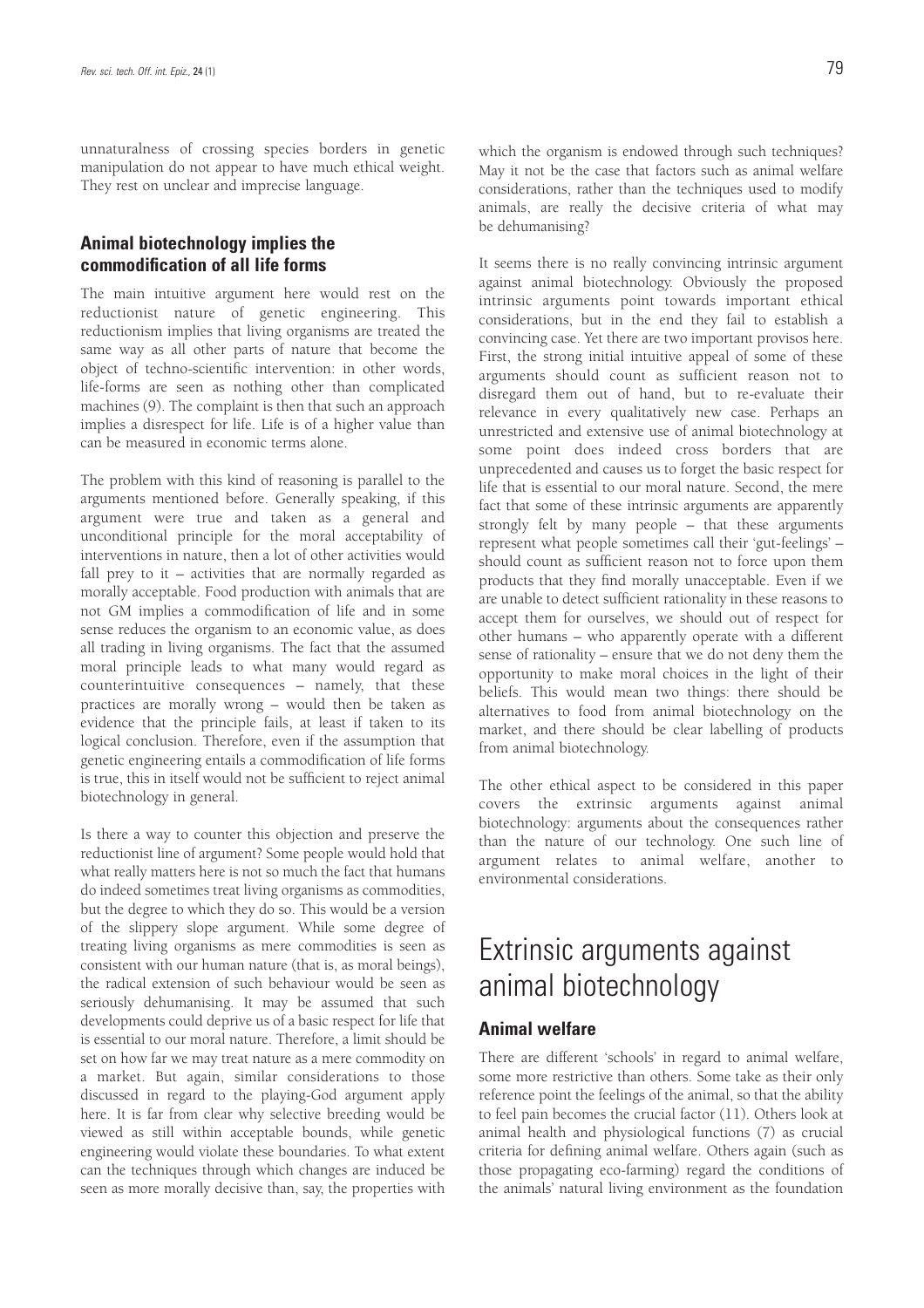of animal welfare, so that the ability to follow natural instincts in a biologically preferred environment becomes crucial. These differences among competing conceptions are only partly based on science. To a considerable extent the differences are due to different philosophical outlooks, and may not be reconcilable. This is not altogether surprising, since views of animal welfare obviously depend on a variety of implicit value assumptions.

In Europe, the 1965 United Kingdom report on animal welfare that became known as the Brambell report was highly influential. The Brambell report (6) included the well known 'five freedoms':

*a)* freedom from hunger and thirst – by ready access to fresh water and a diet to maintain full health and vigour

*b)* freedom from discomfort – by providing an appropriate environment including shelter and a comfortable resting area

*c)* freedom from pain, injury or disease – by prevention or rapid diagnosis and treatment

*d)* freedom to express normal behaviour – by providing sufficient space, proper facilities and company of the animal's own kind

*e)* freedom from fear and distress – by ensuring conditions and treatment that avoid mental suffering.

While it would certainly be wrong to claim that these freedoms have actually been translated into national law, one might still hold that they set a soft-law standard that is often referred to and that some countries have aimed to include in their national regulations for farm animals. Like all such general principles, these freedoms are imprecise and leave room for different interpretations. Much effort has therefore been devoted to specifying what phrases such as 'sufficient space' might mean for specific species in animal production, e.g. battery hens. It is not too far fetched to say that these animal freedoms function in much the same way as the Charter of Human Rights does for humans. They define a prima facie ethical standard that informs our judgements of particular cases. Indeed, there are striking parallels between the five freedoms of the Brambell report and the celebrated hierarchy of needs of the psychologist Abraham Maslow (24), who defined a five-level scale of basic human needs. The five freedoms seem loosely to match this thinking.

In regard to animal biotechnology, the challenge is certainly not less than the challenge of assessing animal welfare in general. The crucial question seems to be whether the genetic manipulation of the animal affects properties relevant to animal welfare. Many would consider that if there were negative effects on animal welfare the probability of a positive regulatory decision on the production and marketing of GM animals would be severely reduced. For instance, the Norwegian Animal Protection Act, § 5 states:

'It is forbidden to change the genetic make-up of an animal by use of biotechnology or traditional breeding techniques if:

*a)* this makes the animal poorly equipped to engage in normal behaviour or influences physiological functions negatively

*b)* the animal has to suffer unnecessarily

*c)* the modification triggers common ethical reactions' (3; author's translation).

Even though such legislation may not be the rule in all countries, pressure from the public and non-governmental organisations will probably create a situation in which the need to justify animal biotechnology in particular cases and in regard to animal welfare will in effect have similar results, regardless whether such provisions are encoded in law or not.

Exceptions to such a strict regime can be envisaged for the production of laboratory animals for use in medical research and for the production of animals as bioreactors for pharmaceutical products. In these cases an overriding human interest is often presumed that may in certain cases, where no alternatives exist, legitimise a significantly reduced level of animal welfare. Yet for farm animals, whether in agri- or in aquacultural production, it is hard to see that animal biotechnology can get away with standards of animal welfare that are lower than those applicable to ordinary animal husbandry. In the final instance, this will be decided by continued societal pressure, in particular from consumers, and a critical attitude towards biotechnology in general.

#### **Animal welfare in regard to transgenic animals**

It is difficult to say anything specific about the welfare of transgenic animals in general. In principle it may be better or worse than the welfare of the original animals. Obviously, a lot will depend on the kind of modification that has been made: in other words, which genes have been modified. Thus research will be needed to document the effects of such modifications. Even though the principal responsibility for documenting welfare effects may rest with the company that seeks to market the product, the availability of independent research scrutinising the effects is likely to be crucial. This will be a consequence of the lack of trust that the public now expresses towards industrial research.

However a range of experience is already available in regard to transgenic fish. It has been claimed that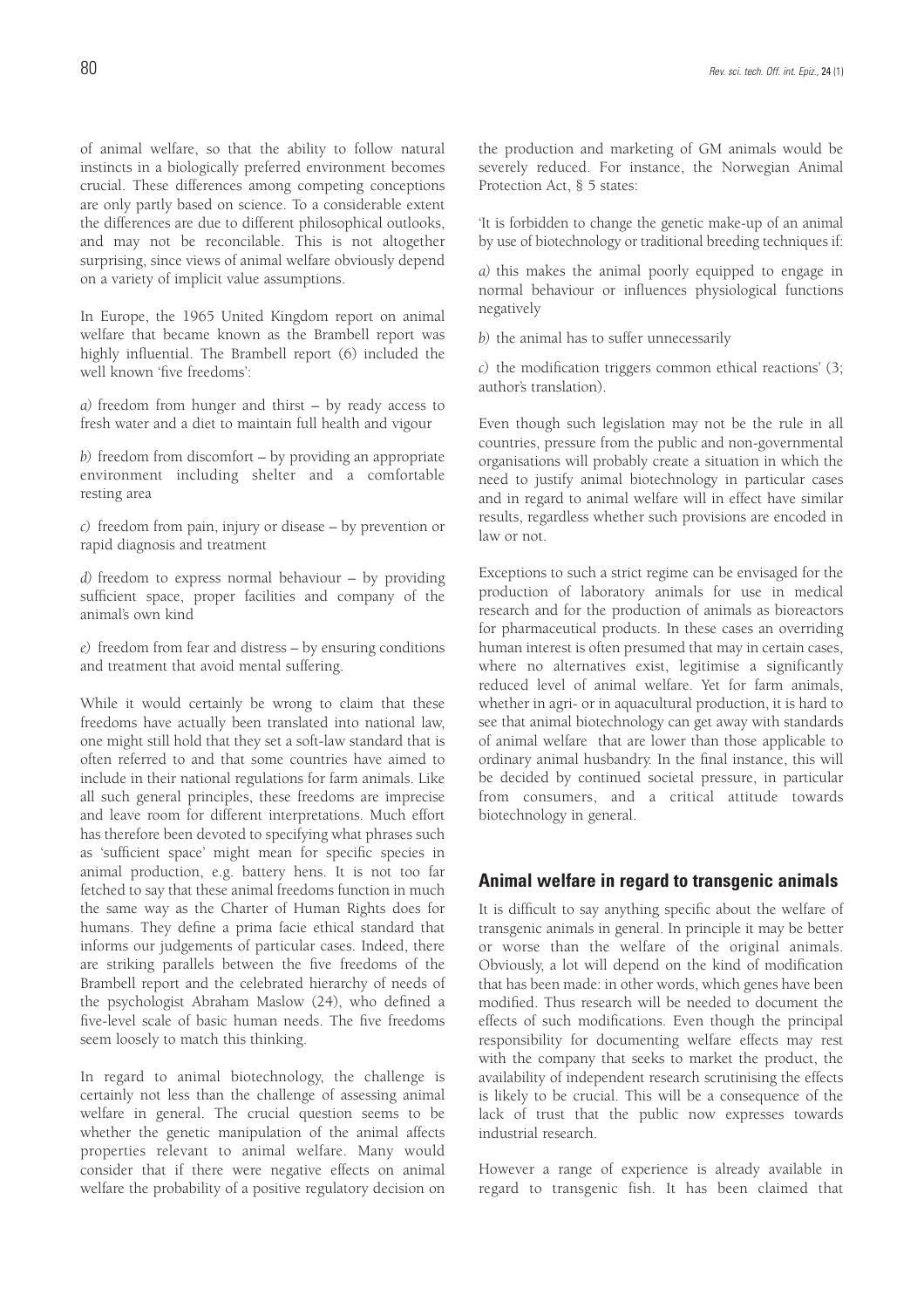unexpected phenotypical disadvantageous changes are the rule rather than the exception in the genetic modification of fish (33). More specifically, deformities of the head and other parts of the body have been documented for transgenic salmon (*Oncorhynchus kisutch*) (10). The documented deformities obviously have serious welfare implications for the fish. In addition, morphological changes and changed allometry have been documented for the same fish, leading to reduced swimming abilities (13, 23, 29). It also seems that transgenic salmon show deviant behaviour in the sense that there is an increased level of activity in regard to feed-intake and swimming (1, 10). Thus one can claim that the literature documents changes in morphology, physiology and behaviour in transgenic salmon.

On the basis of these findings one may claim that the welfare aspects of biotechnology in animal production require a close case-by-case and step-by-step evaluation in order to avoid negative impacts of the technology. There are still many 'unknowns' in our use of genetic biotechnology, and without more research on these issues there is good reason to opt for a precautionary practice that would give the animal the benefit of the doubt. Indeed, a precautionary approach to the welfare issue in animal biotechnology would seem to be justified if not implied by humanity's assumed ethical responsibility for the stewardship of production animals.

### **Environmental effects of animal biotechnology**

Some animal biotechnology may have negative effects on the environment and biodiversity. As a general rule, it is probable that the larger the animal and the better the containment, the lower the risk of unintended environmental effects. This relates to the ease with which processes can be controlled. Since the ecological interactions of species may be quite complex and not always easily or quickly detectable, such a rule cannot be applied in all cases.

Leaving aside other environmental effects of feeding and containing the animals in appropriate surroundings (effects that may not be specific to animal genetic biotechnology), the main concern today is the spread of genetic material to wild relatives. Disturbances in our ecosystem raise ethical concerns, especially when some of the affected species and populations may already be at risk of extinction. Again, the main studies of these effects have been undertaken in regard to transgenic fish. One way to approach the possible gene flow from one population to another is to assess the net fitness of a specific type of fish (30). Muir and Howard (26, 27) list six traits that determine the net fitness of any animal, including transgenic fish:

– juvenile viability: chances of surviving to sexual maturity

- adult viability: chances of surviving to procreate
- fecundity: number of eggs produced by a female

– fertility: percentage of eggs successfully fertilised by male sperm

- mating success: success at securing mates
- age at sexual maturity.

Rather than regarding these as independent or associated factors, scientists now develop mathematical models to combine these parameters of the organisms' net fitness in order to assess the genetic consequences of escapes of a transgenic organism into the environment. Three possible scenarios or hypotheses can be discerned (30).

#### The purge scenario

When the net fitness of a transgenic organism is lower than that of its wild relatives, natural selection will work to purge any transgenes that the wild relatives may inherit (21). Some transgenic fish may indeed fall under this scenario, depending on the kind of modification that has been done. It is claimed, though, that this scenario need not be without any long-term effects. In small populations even temporary declines in net fitness are said to potentially threaten the survival of the population.

#### The spread scenario

A 2003 report by the Pew Initiative on Food and Biotechnology stated that when 'the net fitness of a transgenic fish is equal to or higher than the net fitness of a wild mate, gene flow is likely to occur and the genes of the transgenic fish will spread through the wild population' (30).

Some transgenic fish, such as growth-enhanced Coho salmon, reach sexual maturity earlier than their wild counterparts, and this has a significant effect on net fitness. In this scenario the invasion of transgenic fish has a lasting genetic effect on the wild counterparts.

#### The Trojan gene scenario

In this model it is suggested that enhanced mating success coupled to reduced adult viability would result in a rapid decline of the wild population. The transgenes would quickly introduce their genetic material into the wild population, while the lower viability would reduce population sizes. Thus, interbreeding of transgenic organisms with wild relatives would cause a rapid decline in total population.

Again there are a number of significant uncertainties relating to the effects on the environment and biodiversity. Obviously, no general or definite answer is possible at this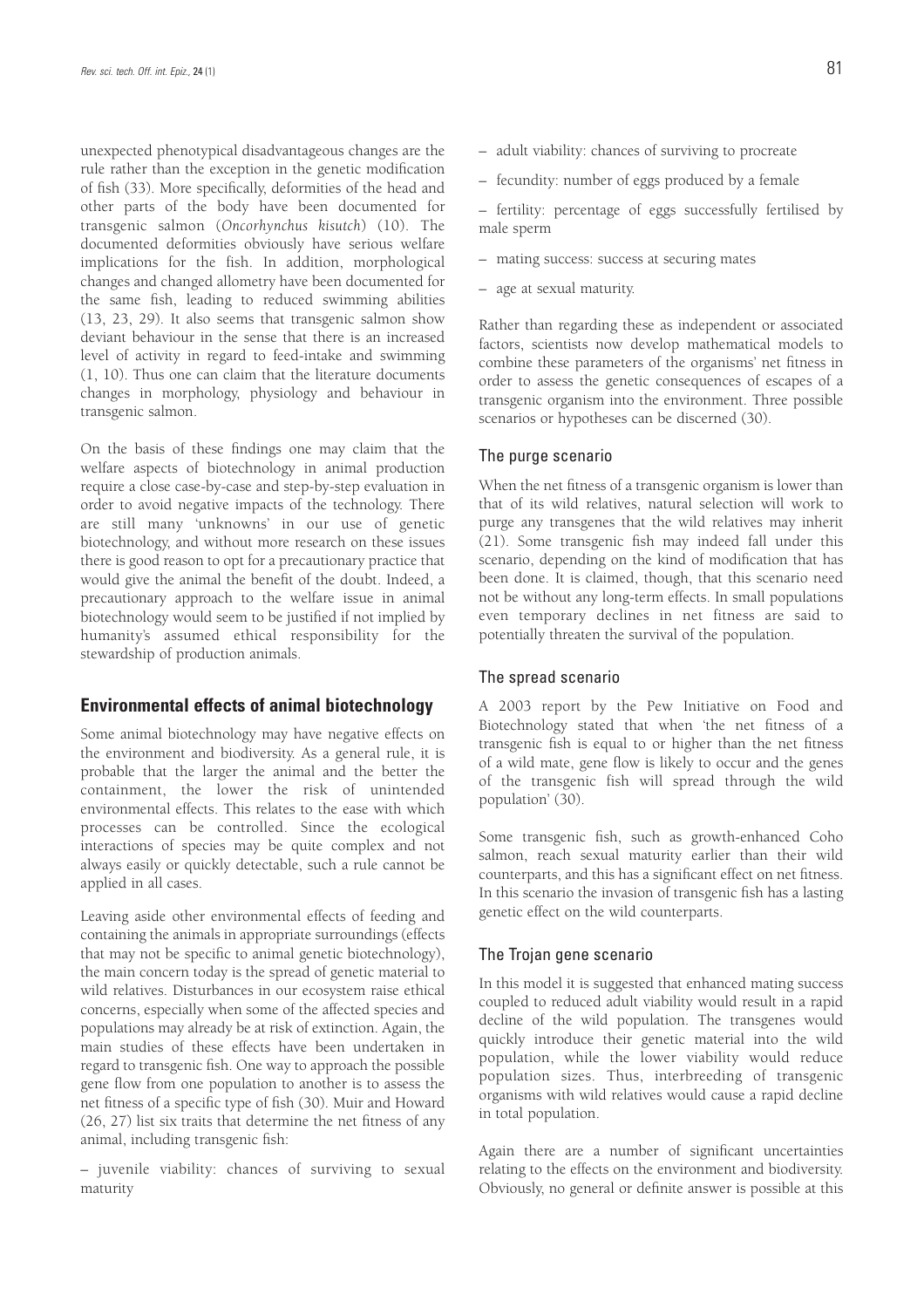stage of our knowledge. One may point out that factors such as the introduction of sterile transgenic species could change the potential environmental threats significantly. Even in these cases, however, instability and uncertainty are factors to be taken seriously in our assessments. While transgenic fish may pose an environmental threat of serious proportions due to the lack of control of escapes, the principal points apply to all animal biotechnology. The experiences of exotic species can serve as a rough model for some of the potential threats.

It should be pointed out, though, that some of the risks mentioned in this paper are equally posed by organisms obtained from traditional selective breeding. It would thus be wrong to restrict these considerations one-sidedly to genetic biotechnology. From an extrinsic point of view, it is the consequences that matter, not the technology that brings them about. Therefore, one consequence of ethical clarification on these issues would be to argue for a stricter regime of control and licensing for all new breeds that are brought to production and market.

There is now a widespread agreement that the environment deserves our moral consideration. Several different positions have been propagated in environmental ethics, ranging from more moderate anthropocentric positions (34), to biocentric, ecocentric and deep-ecology positions (31). The discussion of these issues is currently characterised by a very basic and probably unavoidable pluralism. Yet, in spite of this there is recognition that some moral concern and value have to be assigned to environmental factors, regardless of how the arguments are presented, and how far people are willing to go with them. Even with a minimalist anthropocentric account one cannot morally defend many of the harmful environmental impacts that human technologies cause, given that the natural resources turn out to be scarcer than was previously supposed. The ethical assessment of animal biotechnology needs to take account of this, and include these considerations explicitly. Current practices seem to indicate that society falls short on any ethical measure that can be applied to environmental concerns. The inclusion of these concerns in ethical assessments thus appears as a moral imperative.

### **Assessments**

Any kind of risk assessment of an innovation entails an implicit value stance. This follows directly from what kind of harm one is willing to test for (and thus what kind of harm is disregarded) and implies that the methods employed necessarily display some kind of value bias. Shrader-Frechette (35) argues convincingly that choices among various approaches, e.g. to identify carcinogenic or toxicologic risks, are beset with implicit value judgements. The same holds true for estimates of dose-response relationships. Risk assessment is thus never totally value free or objective. By extension this will also be true for risk management and risk communication.

How to assess the risks of a genetic modification in an animal is a matter of some scientific controversy (15). It should be clearly understood, though, that the public ethical concern about GM animals cannot be fully satisfied by a merely scientific assessment of the involved risks. Many so-called consensus conferences (28) with lay panels have clearly shown, for instance, that people expect a reasonable level of safety for GM animals as a sine qua non, but that other considerations may be even more salient. Aspects that are frequently viewed as crucial for ethical acceptance include questions about what kind of need is satisfied by the genetic modification, who is to benefit most from it and who carries the risks, or whether the modification will contribute to long-term sustainable development. There seems to be a growing recognition that such assessments need to explicitly accompany the mere assessments of risks.

It should also be noted that benefits and risks, needs and values, cannot simply be weighed against each other in a manner that is implied by traditional risk-cost-benefit analyses. Many studies (35) show the ethical shortcomings of such an approach. Considerations of justice, for instance, typically are weighted too weakly if treated this way. Whereas risk-cost-benefit analysis treats justice as an aggregate of singularities, common viewpoints hold that justice has decisive qualitative features, for example when vulnerable groups like children or minorities are involved. These features imply that a mere sum of singular cases does not capture justice considerations adequately.

The same can be said in regard to ethical considerations of the need to respect dignity. Dignity, much like human autonomy, functions as a deontological principle that cannot fully be subjected to tradeoffs. In regard to the animal world it would be a weaker principle than the principle of human dignity found in the Human Rights Declaration, for instance, but would essentially demand a similar basic respect for living beings. Typically, philosophers would specify the principle as a form of gradualism, where 'higher' life forms demand more respect than 'lower' organisms. In deciding what is higher or lower, people typically choose a property that is considered morally relevant: evolutionary proximity (which brings primates closer to us than other animals), for example, or capacity to suffer (which will vary with the nervous system of the species), or sentience and/or 'intelligent' social behaviour (which would bring species such as whales and dolphins close to us as well). While there is still considerable discussion about how such a principle of dignity could be spelled out in detail, there seems to be some emerging agreement that pure anthropocentric considerations should be extended by some form of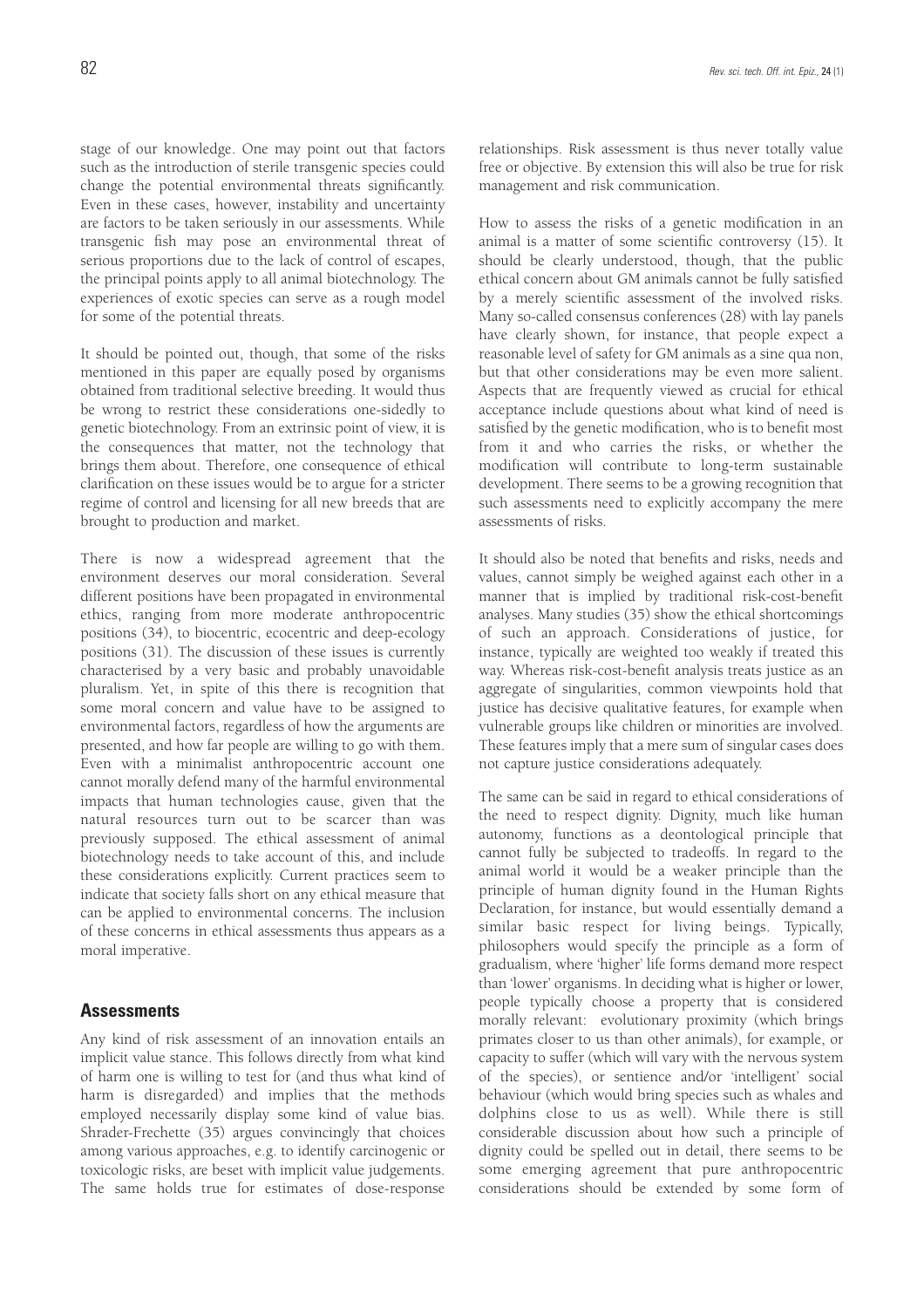biocentric ethical considerations as well. In this sense, animals become 'morally considerable' (18) and some form of dignity should be extended to them.

Risk assessments of GMOs are in many ways different from risk assessments of, for example, chemicals. We need to be pro-active, and thus cannot count on a large number of data collected over many years. The risks have to be assessed before actions are taken. This is why we normally proceed step-by-step and case-by-case. However, more important in a moral sense is the fact that what decision makers know may be insignificant in relation to what they do not know. In other words, the uncertainties involved may carry more moral weight than the knowledge that is available. That is why it is of the utmost importance to improve the ways of making the involved certainties visible for the decision maker. There are as yet no generally accepted ways to make uncertainties in scientific assessments visible. One of the earliest schemes to do so was presented by Funtowicz and Ravetz (16), and termed the Numeral, Unit, Spread, Assessment, Pedigree (NUSAP) scheme. However, since then several other approaches have been suggested. Currently the best and most elaborate approach is by Walker *et al.* (37). It depicts scientific uncertainty as consisting of essentially three dimensions (location, nature and level) that together make up an uncertainty matrix. Making the uncertainties of genetic modifications visible to the decision maker is a crucial condition for the ethical regulation and handling of GM animals. This includes taking due account of scientific controversy and of minority opinions or alternative expertise. Public decision making related to technological change needs ways to account for inherent scientific uncertainties (19). Unless the uncertainties are addressed in an explicit way, the most salient ethical worries of the public and the decision makers cannot be answered.

Addressing the uncertainties upfront is also a precondition for the application of the precautionary principle. This principle, though currently the subject of heated discussions between the USA and the EU, is widely interpreted as an ethically responsible way to deal with an uncertain future where great dangers may be lurking. In an ethical sense, it is natural to compare the principle with the legal (and moral) concept of culpable ignorance (36). The precautionary principle is essentially designed to manage scientific uncertainties in such a way that one errs rather on the side of nature than on the side of expected benefits.

What is important in our present context is that the assessment of the introduction of GM animals/fish for food production will always be faced with considerable scientific uncertainties, and that the good management of these uncertainties is the factor that seems decisively to be at the heart of ethical concerns for large sections of the public. There are considerable uncertainties about animal health and welfare that need to be taken into account. There is significant uncertainty related to the environmental, and in particular biodiversity, effects (such as ecosystem imbalance, genetic depletion of wild stocks or transfer of diseases). The uncertainties surrounding the indirect possible effects of genetic modification, rather than the modification itself, may be the factors that are experienced as morally troubling. These worries are morally legitimate since environmental damage in general may be hard to repair, and may even be practically irreversible.

# A practical framework for the ethical assessment of genetically modified animals

The above points represent a summary and rough overview of the most salient ethical issues surrounding the use of animal biotechnology. One of the main messages is that more specific assessments need to be made on a case-bycase and step-by-step basis. The question therefore arises of how an ethical assessment of a given animal biotechnology can be made in practice. The remainder of the paper presents one (but not necessarily the only) practically useful way to perform this task.

One method of ethical evaluation originates in principlebased ethics. It starts not with ethical theory, but with a selection of principles that can find a broad degree of support from different ethical theories or cultural beliefs. The principles are selected in such a way that they can be seen as roughly representative of families of values, thus capturing the relevant plurality of ethical concerns that are brought to the fore. The origin of this method is Beauchamps and Childress' approach in medical ethics (4). Inspired by medical ethics, Mepham (at the University of Nottingham) was the first to transfer Beauchamps and Childress' principles from medical ethics to a practical approach for addressing broader policy-related problems, modifying them slightly (25). Mepham produced what was termed an 'ethical matrix'.

The challenge with this approach consists in moving from the general level of the principles down to the level of practical questions. The first stage of the method is thus the setting up of a two-dimensional ethical matrix where chosen ethical principles are specified in regard to the interests of the stakeholders (the relevant stakeholders must be identified beforehand). One way to capture the relevant ethical principles would be to mirror the fourprinciple approach known from medical bioethics: do no harm, do good, respect dignity and be fair (do justice). The principle of respect for dignity seems more appropriate than the alternative principle of autonomy when dealing with animal stakeholders or the environment. The next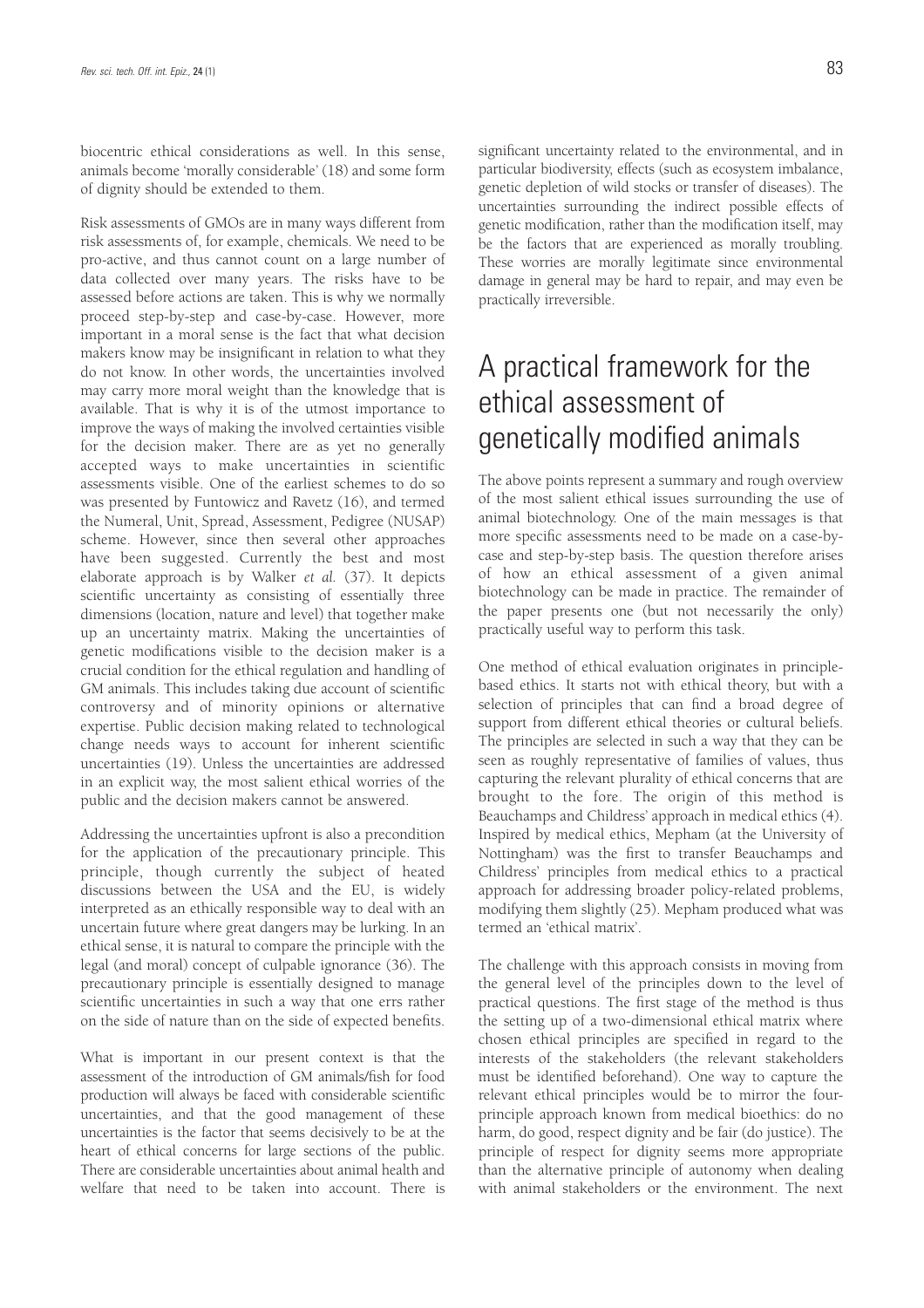step is to determine how the technology at stake, in our case the genetic modification of animals, will affect the values described in the ethical matrix. This state of affairs can be structured in a consequence matrix, which will consist of the same cells as the ethical matrix. The consequence matrix gives a brief description of the assumed or possible consequences of a decision upon every affected value specified in the ethical matrix. With the ethical matrix and consequence matrix filled in, it is possible to see whether the different consequences amount to a violation of certain specified norms (expressed as a minus, for example), or whether they seem to be in accordance with the values (which may be expressed as a plus). These relations of consequences to specified norms are noted in an evaluation matrix. The evaluation matrix is thus a matrix that provides an overall picture of the ethical status of the issue at stake. No correct ethical answer can automatically be deduced from the evaluation matrix since weighting will be essential; the best ethical solution is essentially a moral judgment based on the totality of considerations expressed in the matrix.

Assume the aim is to assess the ethical aspects of a certain genetic modification of a fish species for food production in a region. Following the ethical matrix approach, the first task would be to identify the relevant stakeholders, e.g. small-scale producers and consumers. Another requirement would be to identify potentially affected organisms and their components of the environment, for example fish and biota. A proper set of ethical principles needs then to be established: justice/fairness, dignity/autonomy, the obligation to do no harm and the goal of doing good, for example. Once a common understanding of these principles is ensured, it is important that the principles are specified for each interest perspective. The result is an ethical matrix that represents the starting point of the ethical assessment (see Table I). It is clear that some of the cells in this table (marked \*) relate directly to the scientific descriptions in the safety and benefit assessments of GM animals. Thus there is an

overlap between the ethical assessment and risk assessment and management. Scientific data will provide information on how the technology relates to the qualities described in the various cells of the matrix. This is termed the 'consequence matrix'. One can now mark whether specific consequences of the new technology promote, inhibit or remain neutral to each of the specifications in the cells. At the same time, the significant uncertainties in the matrix must be marked. In the end, recommendations can be made that are informed by the totality of ethical considerations and conflicts. Table I depicts a tentative basic matrix. The next step would be to evaluate how the consequences of a specific product would affect the considerations expressed in the different cells.

This method has been applied and analysed in various ways by different research groups (see 'Overview tools to facilitate the ethical decision-making by governmental regulators' at www.ethicalbiotatools.wur.nl/docs/Overview \_Tools.doc). Once the need for a tool or framework to assist ethical evaluation in decision making is acknowledged, it seems logical to work with a practical framework of the kind presented here. The absence of such formalised ethical decision frameworks invites accusations that the ethical evaluation is either ad hoc or biased, hinders transparency of the involved process, and makes international comparison and mutual learning difficult. The ethical matrix is a tool that can facilitate quality assurance in practical ethics.

# Conclusion

When ethical assessments need to be made in a practical setting, an explicit framework or tool to assist this task should be employed in order to allow for greater transparency and quality control. This paper has attempted to show that explicit ethical and welfare assessments of animal biotechnology are necessary and, in spite of their

**Table I**

| Simplified ethical matrix for the hypothetical case of genetically modified fish |  |  |
|----------------------------------------------------------------------------------|--|--|
|----------------------------------------------------------------------------------|--|--|

| <b>Ethical matrix for</b> | Avoid doing any harm                          | Try to do some good                  | Dignity/autonomy                           |                                                       |
|---------------------------|-----------------------------------------------|--------------------------------------|--------------------------------------------|-------------------------------------------------------|
| genetically modified fish |                                               |                                      |                                            | Justice/fairness                                      |
| Small producers           | Dependencies on nature<br>and corporations    | Adequate income and<br>work security | Freedom to adopt or<br>not to adopt        | Fair treatment in trade                               |
| Consumers                 | Safe food*                                    | Nutritional quality*                 | Respect for consumer<br>choice (labelling) | General affordability<br>of food product              |
| Treated fish              | Proper animal welfare*                        | Improved disease resistance*         | Behavioural freedom                        | Respect for natural<br>capacities (telos)             |
| Biota                     | Pollution and strain on<br>natural resources* | Increasing sustainability*           | Maintenance of<br>biodiversity             | No additional strain on<br>regional natural resources |

\* items that relate directly to the scientific descriptions in the safety and benefit assessments of genetically modified animals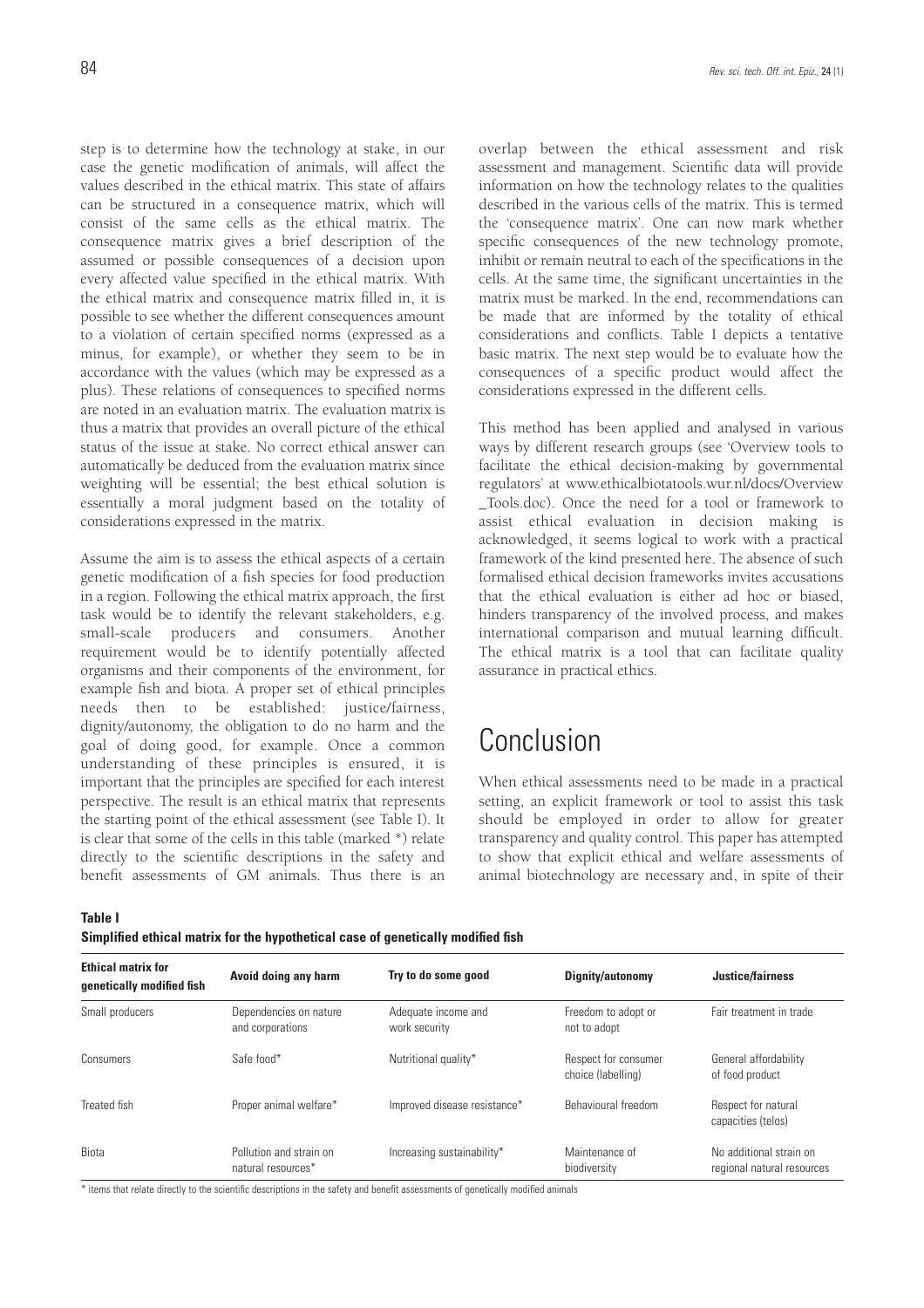value dimensions, are far from being relegated to the realm of the merely subjective and idiosyncratic. Science and ethics can work together to make such assessments practical and transparent. It is hoped that this can pave the way for ethics and animal welfare aspects to become concrete and permanent features of our regulatory systems and to be integrated in routine quality assessments of animal biotechnology for farm production.

(Parts of this article have previously been published online as working paper topic 6, in connection with expert hearings on Biotechnology and Food Safety, arranged jointly by the Food and Agriculture Organization and the World Health Organization; see: http://www.fao.org/es/esn/ food/risk\_biotech\_ animal\_en.stm.)

 $\overline{\phantom{a}}$ 

# **Évaluation de l'éthique et bien-être animal dans le cadre de la biotechnologie animale appliquée à la production en exploitation**

### M. Kaiser

#### **Résumé**

Le présent article traite des questions éthiques engendrées par la biotechnologie animale. Les poissons transgéniques pourraient représenter pour les organes de réglementation la première situation dont la résolution aura véritablement valeur de test. Les préoccupations inhérentes à la biotechnologie animale sont souvent exprimées dans les débats publics. L'article présente ces craintes et les soumet à un examen critique. Même si ces inquiétudes peuvent être difficiles à concilier avec les principes d'une argumentation rationnelle, elles pourraient encore avoir des conséquences pratiques sur l'élaboration des politiques liées à l'éthique. L'auteur analyse les problèmes de bien-être animal et d'impact sur l'environnement, en tant qu'ils constituent les principales problématiques extrinsèques suscitées par la biotechnologie animale. Le principal obstacle à une bonne évaluation du risque lié à la biotechnologie animale est représenté par le degré d'incertitude scientifique. Les évaluations d'ordre éthique doivent d'abord prendre en compte ces incertitudes et le principe de précaution est un bon critère pour l'élaboration de politiques responsables. Une méthode pratique d'évaluation d'ordre éthique de la biotechnologie animale, appelée grille éthique, est brièvement présentée et examinée à la fin de l'article.

#### **Mots-clés**

Appréciation du risque – Bien-être animal – Biotechnologie animale – Éthique animale – Grille éthique – Principe de précaution.

п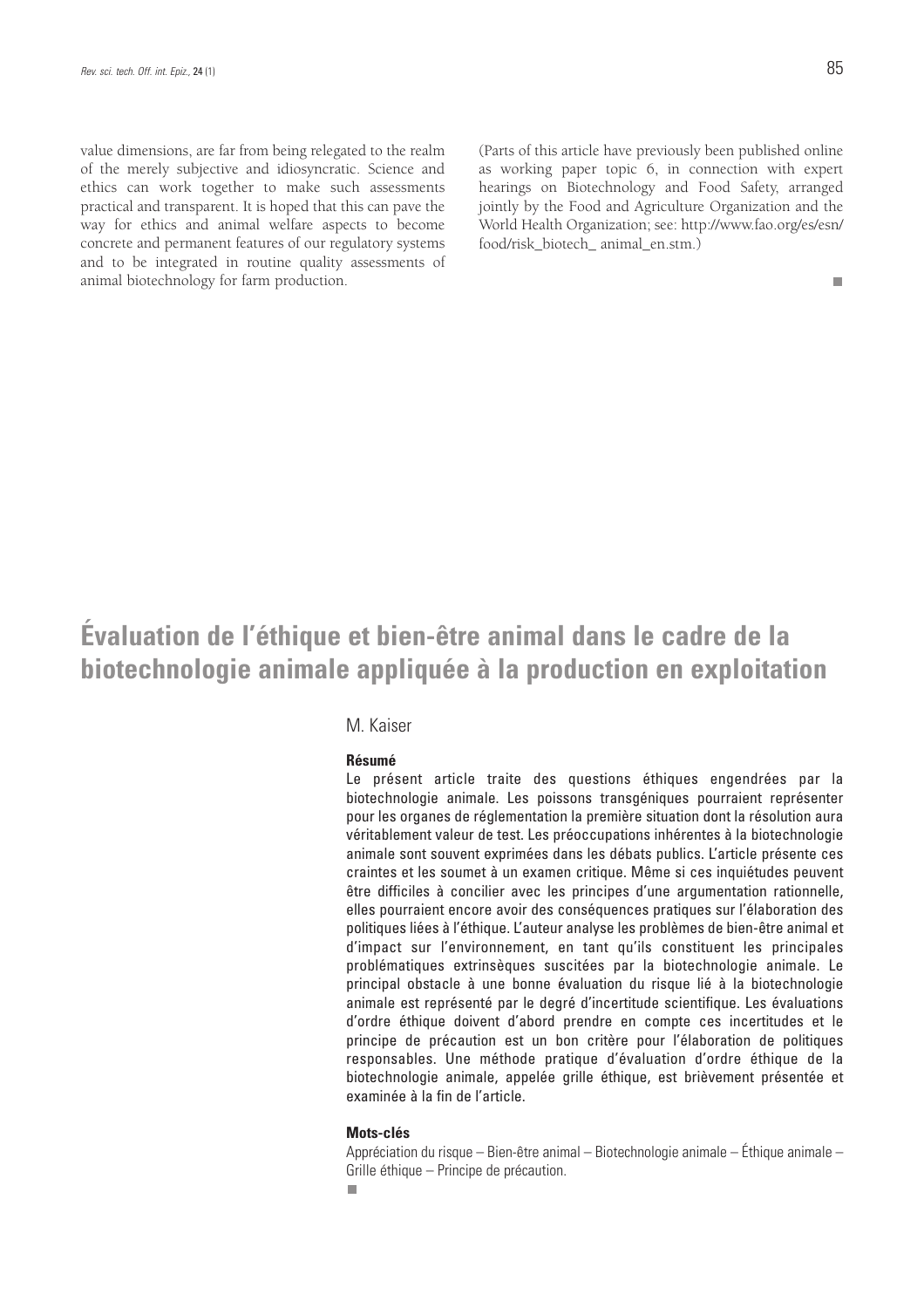## **Valoración de las cuestiones éticas y de bienestar animal que plantea la biotecnología aplicada a la ganadería industrial**

### M. Kaiser

#### **Resumen**

El autor trata las cuestiones de orden ético que plantea la biotecnología aplicada a los animales. Para las instancias normativas, el caso de los peces transgénicos podría constituir una primera experiencia en condiciones reales y sentar por ello un precedente. Por otra parte, en la opinión pública se manifiesta a menudo cierta inquietud por las posibles consecuencias de todo ese conjunto de técnicas. El autor describe y examina desde distintos puntos de vista dichas preocupaciones, que, aunque a veces no correspondan a lo que cabría esperar de un debate racional, en la práctica pueden influir en la elaboración de políticas sobre los aspectos éticos de la cuestión. El autor se detiene en los dos temas que más preocupación extrínseca suscitan: el bienestar de los animales y el medio ambiente. A la hora de realizar una buena determinación de los riesgos asociados a la biotecnología aplicada a la zootecnia, el principal obstáculo reside en el alto grado de incertidumbre científica que acompaña al tema. Para proceder a una evaluación desde el punto de vista ético es indispensable afrontar esos interrogantes, y en este sentido el "principio de precaución" ofrece un buen punto de partida para elaborar políticas responsables. Al final del artículo el autor describe y examina someramente la denominada matriz ética, que es un método práctico para evaluar la dimensión ética de la biotecnología aplicada a los animales.

#### **Palabras clave**

Bienestar animal – Biotecnología aplicada a los animales – Determinación del riesgo – Ética animal – Matriz ética – Principio de precaución.п

## **References**

- 1. Abrahams M.V. & Sutterlin A. (1999). The foraging and antipredator behavior of growth-enhanced transgenic Atlantic salmon. *Anim. Behav*., **58** (5), 933-942.
- 2. Agriculture and Environment Biotechnology Commission (AEBC) (2002). – Animals and biotechnology. AEBC, London, 4 pp. Website: www.aebc.gov.uk/aebc/pdf/aebc0117.pdf (accessed on 5 May 2005).
- 3. Anon. (1974). Norwegian Animal Protection Act. Website: www.lovdata.no/cgi-wift/wiftldles?doc=/usr/www/ lovdata/all/nl-19741220-073.html&dep=alle&titt =dyrevern& [in Norwegian] (accessed on 5 May 2005).
- 4. Beauchamps T.L. & Childress J.F. (1994). Principles of biomedical ethics, 4th Ed. Oxford University Press, Oxford, 546 pp.
- 5. Biotechnology and the European Public Concerted Action Group (1997). – Europe ambivalent on biotechnology. *Nature*, **387**, 845-847.
- 6. Brambell Committee (1965). Report of the technical committee to enquire into the welfare of animals kept under intensive livestock husbandry systems. Command report 2836. Her Majesty's Stationery Office, London.
- 7. Broom D. (1996). Animal welfare defined in terms of attempts to cope with the environment. *Anim. Sci.*, **27** (Suppl.), 22-28.
- 8. Chadwick R. (1989). Playing God. *Cogito*, **3**, 189-193.
- 9. Comstock G. (2002). Ethics and genetically modified foods. *In* Genetically modified foods: debating biotechnology (M. Ruse & D. Castle, eds). Prometheus Books, New York, 350 pp.
- 10. Devlin R.H., Johnsson J.I., Smailus D.E., Biagi C.A., Jönsson E.B. & Björnsson B.T. (1999). – Increased ability to compete for food by growth hormone-transgenic Coho salmon *Oncorhynchus kisutch* (Walbaum). *Aquacult. Res.*, **30**, 479-482.